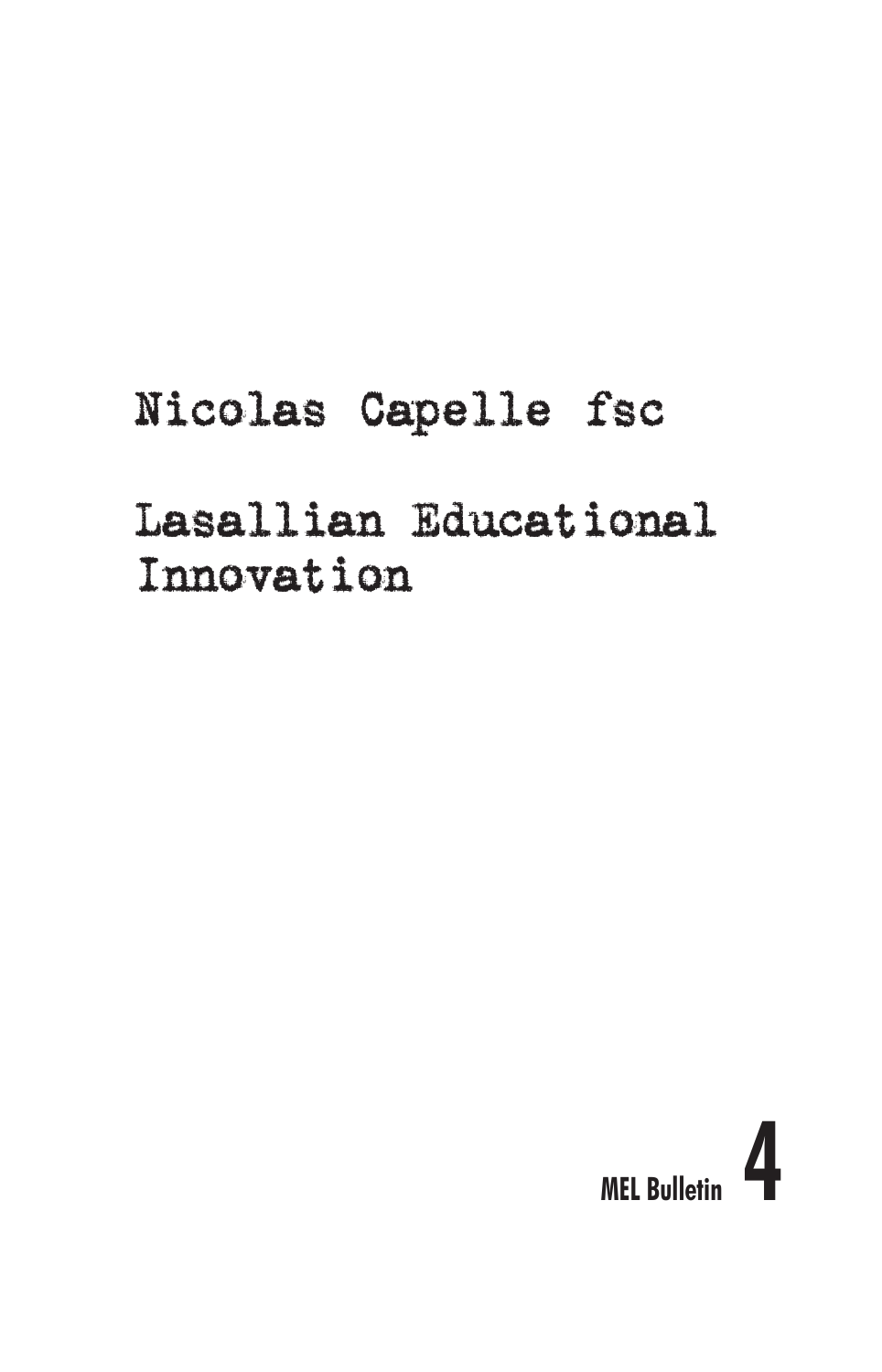#### Introduction

It will soon be three centuries since the Conduct of Christian Schools was published. This text had a very great influence on the Institute. In fact, it gave it a trademark easily recognisable from the traditional images we have of the Brothers: dedicated schoolmasters, serious pedagogues, organisers of schools where all was ordered in the smallest detail, where time and space were allocated on a rational basis. And there was a lot of truth in this.

However, the image of the Institute cannot be reduced to these few clichés indicative of a good reputation. All the more so as, for the last forty years, we have tried to understand ourselves better by studying the origins of the Institute and the thinking of the Founder more thoroughly. We have done this in a spirit of creative fidelity and openness to new educational needs.

It was in this same spirit that the Secretariat for the Lasallian Educational Mission, responding to the call of the General Chapter of 2000, decided to concentrate its attention on Lasallian Educational Innovation in the year 2003. Its intention is not primarily to accelerate the pace of making innovations in the Districts, but rather to assess what has been done in this connection over the last 10 or 15 years in the Institute as a whole. Its intention is also to help Partners, Brothers and communities evaluate what they have done and what they could do, by offering a number of documents to help reflection.

In this connection, the Secretariat for the Lasallian Educational Mission has taken a number of practical steps:

1. In June 2002, it asked Brother Visitors for a list of new educational initiatives undertaken in the District in the previous 10 to 15 years, and which the District recognised as truly reflecting the Lasallian spirit for the present age. Forty Districts from 5 continents responded to this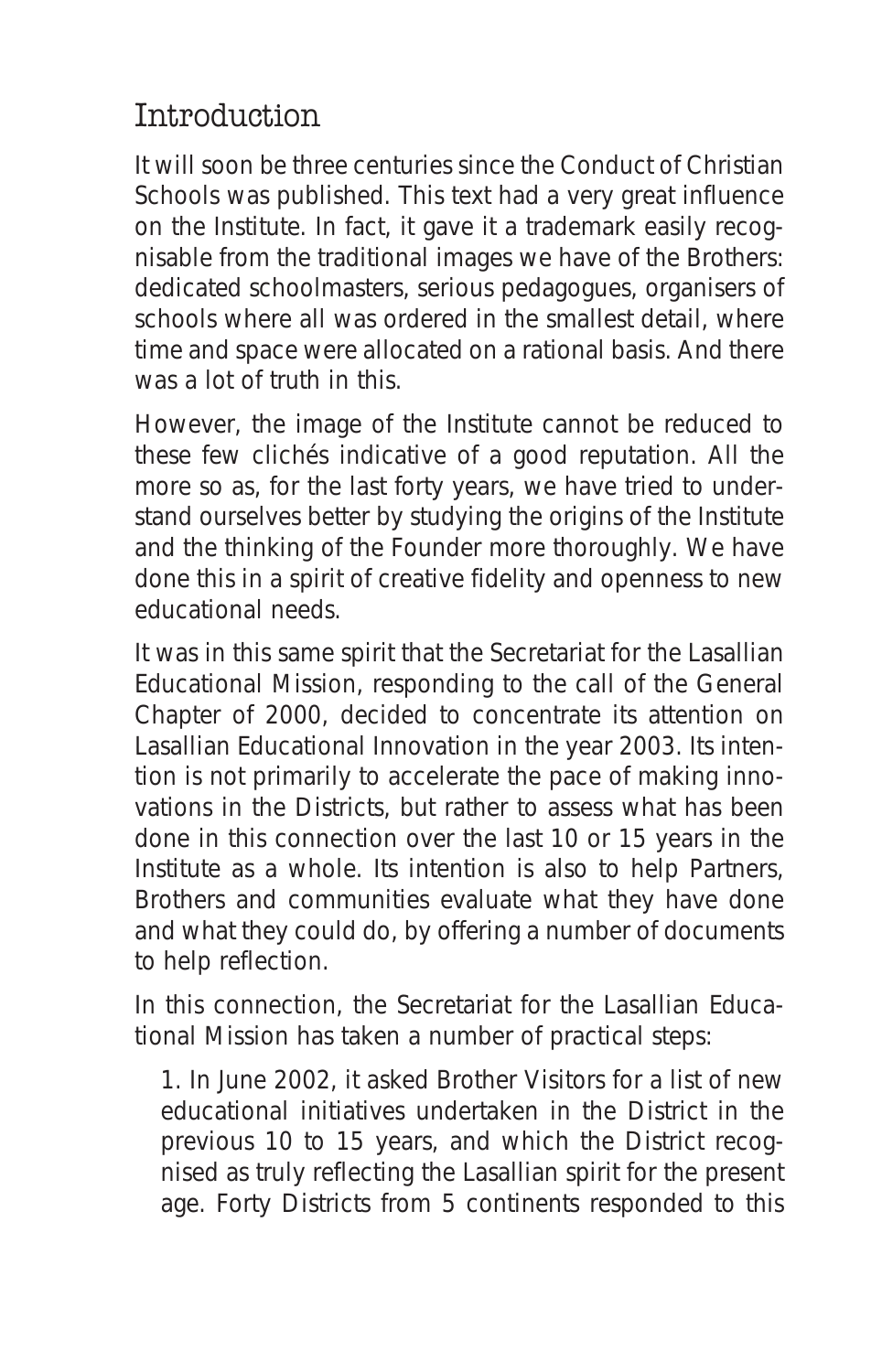appeal.

2. Next, 190 places where there were initiatives were contacted through the Institute. They were sent a qualitative questionnaire prepared by a team of educational researchers.

3. Eighty usable answers were sent in to us in September 2002. They constitute the "data-base" – a term that will be used in the rest of this text.

4. This database was passed on to 2 experts at the National Institute of Pedagogical Research in Paris who were asked to undertake a comparative scientific analysis of the material. These experts work mostly for the OCDE. At the end of 2003, they will turn in the results of their analysis, and their work will be the object of a Lasallian Educational Mission Bulletin.

At the same time, some educational teams have been asked to prepare long articles for future issues of the MEL Bulletins. The articles will deal in particular with the following topics: the children's emergency telephone line in Australia; the mobile classrooms for gypsy children in France; the San Miguel School system in the USA; the "Perla" educational project in the Lasallian Region of Latin America.

It is within the framework of Lasallian innovation that the MEL Secretariat gives its support.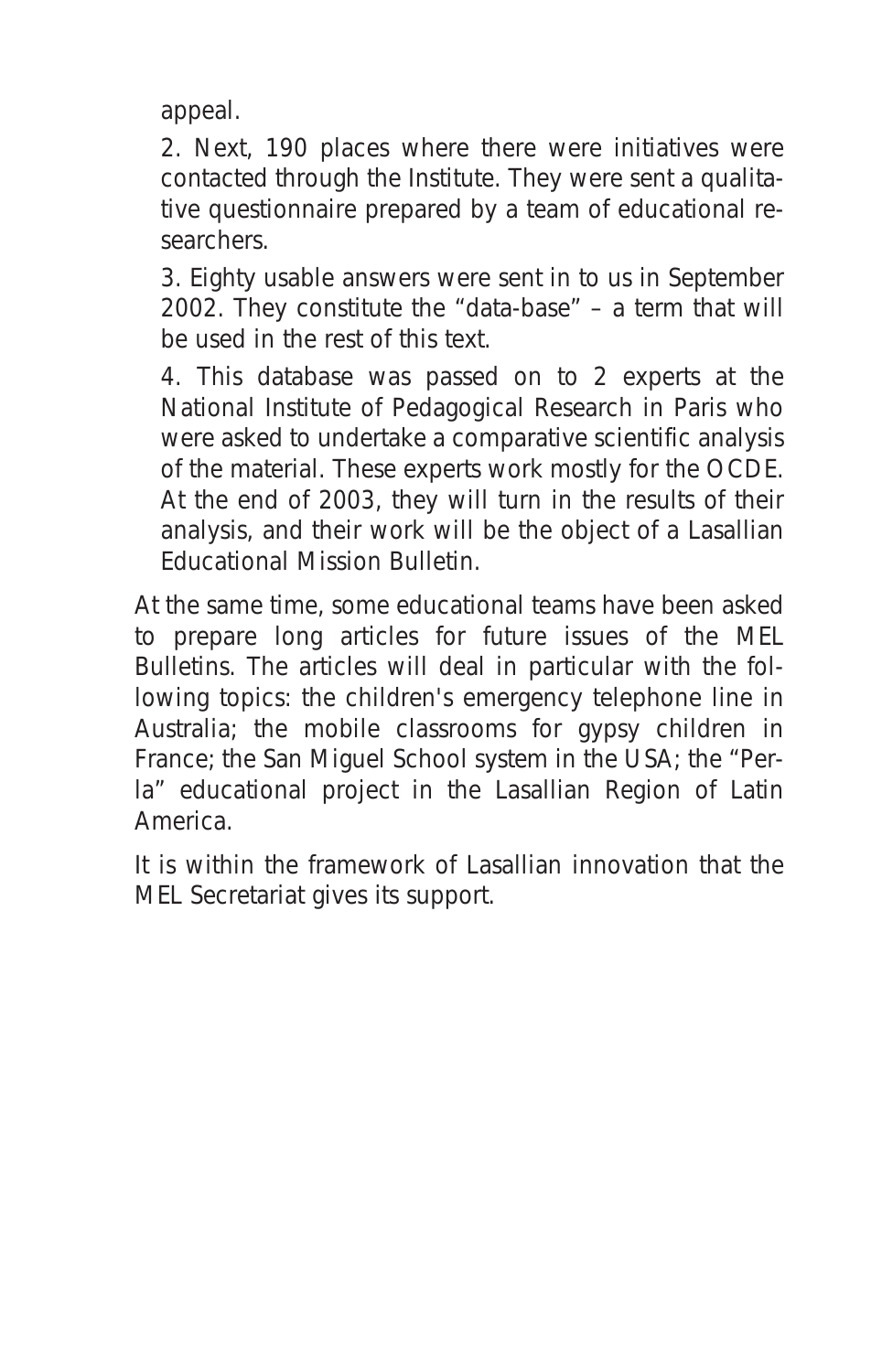### A great vitality

The material in the database describing the initiatives that have been undertaken in the last few years can be listed under 6 headings. Clearly this will not be a complete list of what has been done, but we can include only what has been sent to us:

#### **1. Accompaniment and formation of young people**

– Centres for street children (Ivory Coast, Rwanda, Kenya, Brazil, Mexico, Philippines, Pakistan, Great Britain, Thailand...)

– Local centres in town districts (Brazil, Spain, France, USA, Sri Lanka...)

– Tutoring centres (USA, Spain...)

– Handicapped (Malta, Rwanda, France, India, Egypt, Poland...)

– Help for families, teenage mothers (India, Australia, Ireland...)

– Accompaniment of young delinquents (USA, France, Italy, Australia...)

– Accompaniment of drug addicts (Spain, Italy, Quebec, Colombia...)

– Study and Leisure centres (Quebec, France...)

– Service for migrants (Spain, Quebec, France, Belgium, Italy, USA, New Zealand...)

– Development of international relations (Mexico, Spain, France, Philippines, Colombia, Great Britain...)

– Formation in affective life (Cameroons, Malta, Colombia...)

– Centres for the promotion of justice (USA, Sri Lanka, Spain...)

#### **2. Creation of**

– Educational centres for children who have abandoned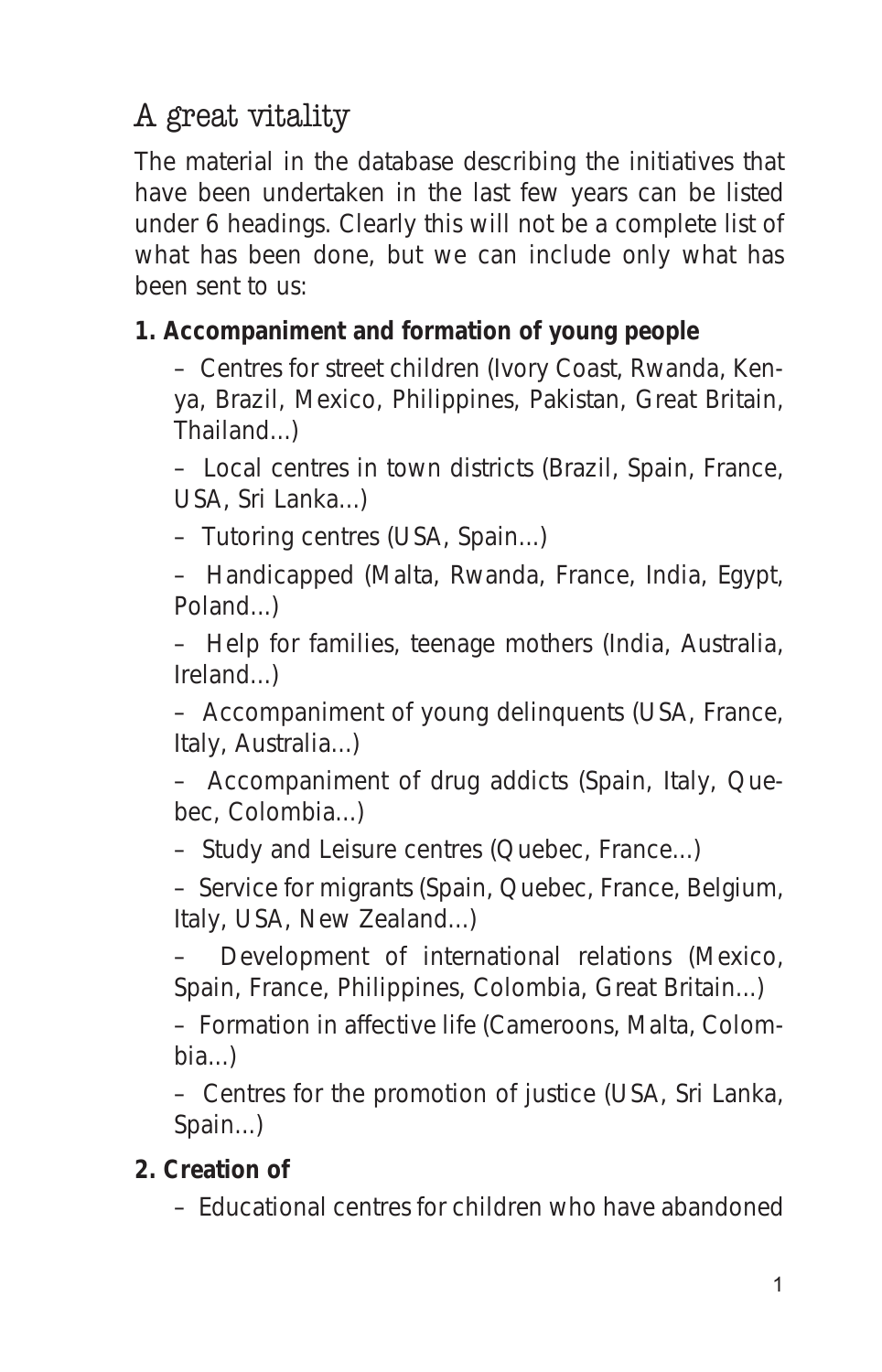school (Ivory Coast, Conakry, Togo, Brazil, France, Great Britain, Eritrea...)

– Primary and middle schools (Burkina Faso, Equatorial Guinea, Argentina, Egypt, Turkey...)

– Technical training centres for young people (Vietnam, Brazil, Argentine, Guinea, Kenya, Portugal, Cameroons, Chad, Niger, Djibouti, Congo-Kinshasa, Spain...)

– Technical training centres for adults (Togo, Madagascar, Mexico, Nicaragua, Venezuela, Eritrea...)

– Educational networks (USA, Panama, Argentina, Togo, Nicaragua...)

– Universities (Spain, Mexico, Bolivia, Brazil, Colombia, USA, Indonesia, Philippines, Ivory Coast, Kenya, Palestine...)

– Evening courses (Colombia, Mexico, Italy, Haiti, Ecuador, Peru...)

#### **3. Diffusion of**

– Teaching methods (Colombia, Spain, France, Argentina, Mexico)

– Works, didactic materials (USA, Spain, Peru, Argentina, Cameroons, Colombia...)

#### **4. Adult training**

– Training of catechists (Guinea, Sudan, Argentina, Haiti, Cuba, Pakistan...)

– Training of teachers (Panama, Nicaragua, Guatemala, Kenya, Rwanda, Colombia, Mexico, Peru...)

– Training prison teaching staff (Brazil...)

– Running base communities (Argentina, Brazil...)

– Training headmasters and educational board members (USA, Spain, France, Argentina...)

– Lasallian formation (Italy, France, Argentina, Spain, USA, Australia, Philippines, Colombia, Belgium, Egypt, Lebanon...)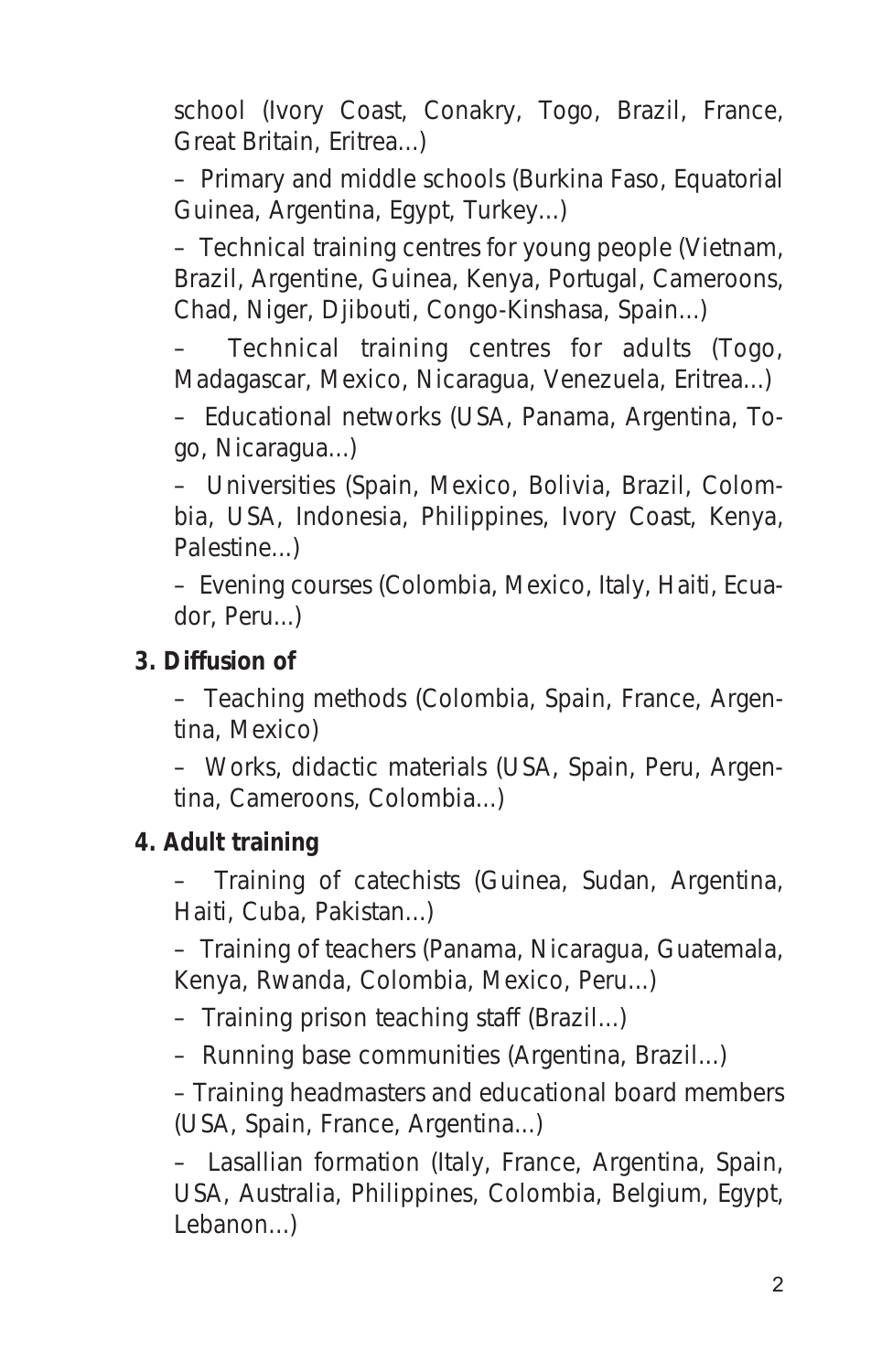– Training of young teachers (France, Spain, USA...)

– Training of Lasallian volunteers (Mexico, Philippines, USA, France...)

#### **5. Promotion of spirituality**

– Spirituality centres (Ireland, Great Britain, Spain, Quebec, France, Sri Lanka, Australia, Switzerland, Brazil, Venezuela...)

#### **6. Promotion and preservation of culture**

– Training and promotional centres (Panama, Guatemala, Bolivia, Mexico, Papua New Guinea, New Zealand, Australia, Cameroons, Turkey, Palestine, France...)

This list of initiatives is far from being exhaustive. There are others which have not been indicated. They exist in particular in educational establishments and, using them as a base, they serve the community as a whole over a wide area.

The study of this database enables us to offer a number of ideas regarding Lasallian educational innovation and its present-day characteristics. This study is based on the database received, but the ideas that follow can be of great help also to the initiatives undertaken within more traditional structures which are also characterised by great dynamism. This study can help to create a means of self-assessment of innovation, which can be used both in normal and in special educational conditions.

#### Two approaches

The database shows that two approaches are adopted in creating Lasallian initiatives: an institutional approach and a personal approach.

• Institutional. These initiatives are usually the implementation of Chapter propositions, chosen by the District Council or by an ad hoc committee. Conse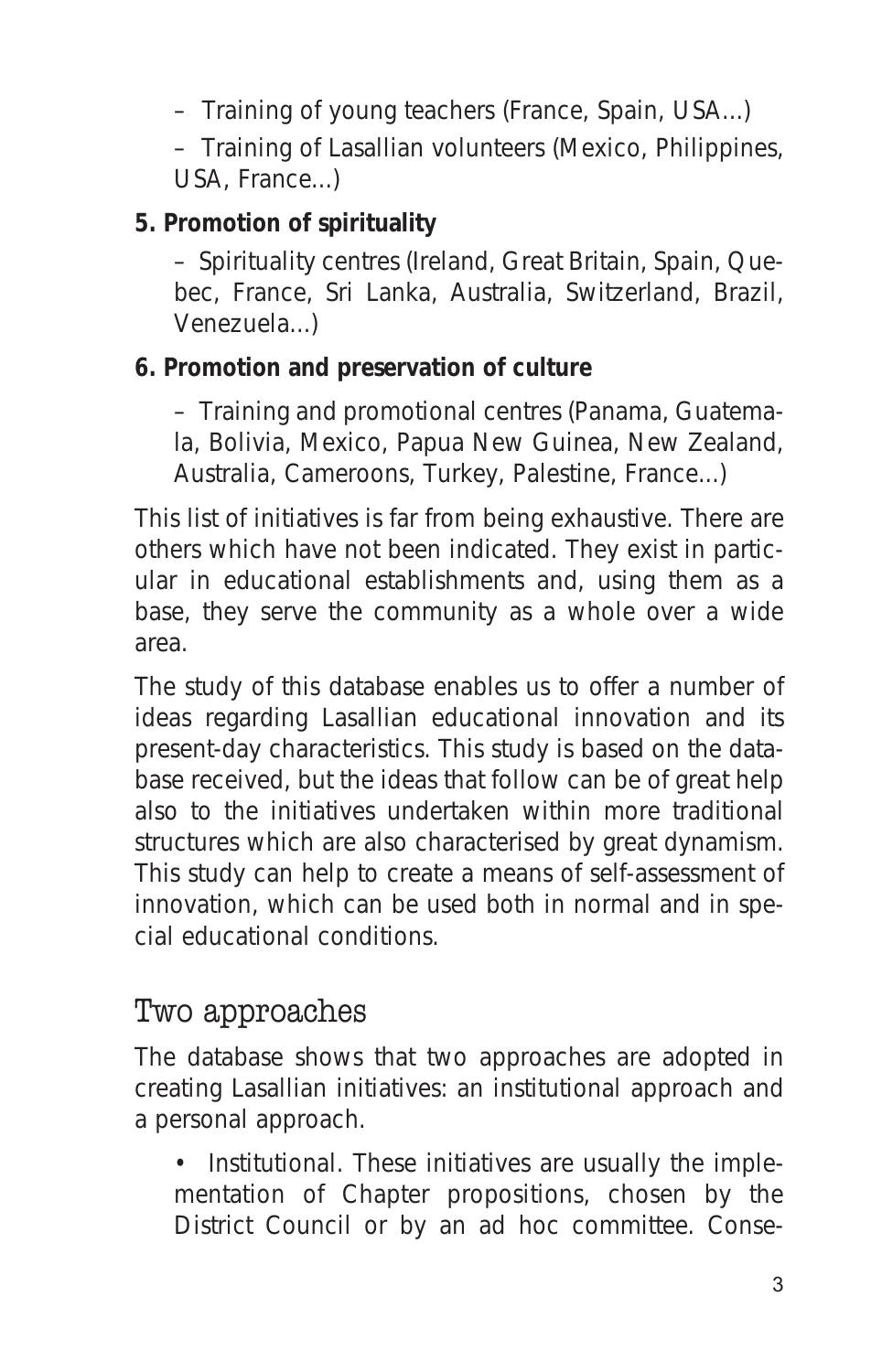quently, the approach here is to try to set something up which will be in line with the chapter proposition, whose aims are known, in the light of which means and structures are chosen, and the effects and results of which are foreseen. Normally all this takes place in a context of what is known and predictable: a pre-established educational policy is implemented.

• Personal. These initiatives are the result of a personal wish and have as their priority the service of others. A need has been perceived as a result of a meeting, or of some circumstance. A subsequent discussion with another, leads to the conclusion that it is possible to do something together. This marks the beginning of a process of which the probable stages and possible results are foreseen, but they are not certain. The relations of the partners are more important than the establishment of structures.

Evidently, with time, the two approaches merge but without ever ceasing to be distinct. In fact, the origin of the initiative continues to be important and to play a preponderant role in the subsequent way in which things are done, because the initial insights contain the seeds of future life. In this connection, experience teaches us that an initiative has a better chance of becoming an innovation if it originates in persons rather than in the planning of an institutional body, whether a Chapter or a District Council. We shall see later why.

#### The two areas in which initiatives take place

The database reveals also that the two usual areas in which Lasallian initiatives take place are: accompaniment and formation of young people and adults, providing cultural promotion on the human, spiritual and Christian level.

It is instructive, in fact, to run through the descriptive titles and the texts, because it soon becomes clear that the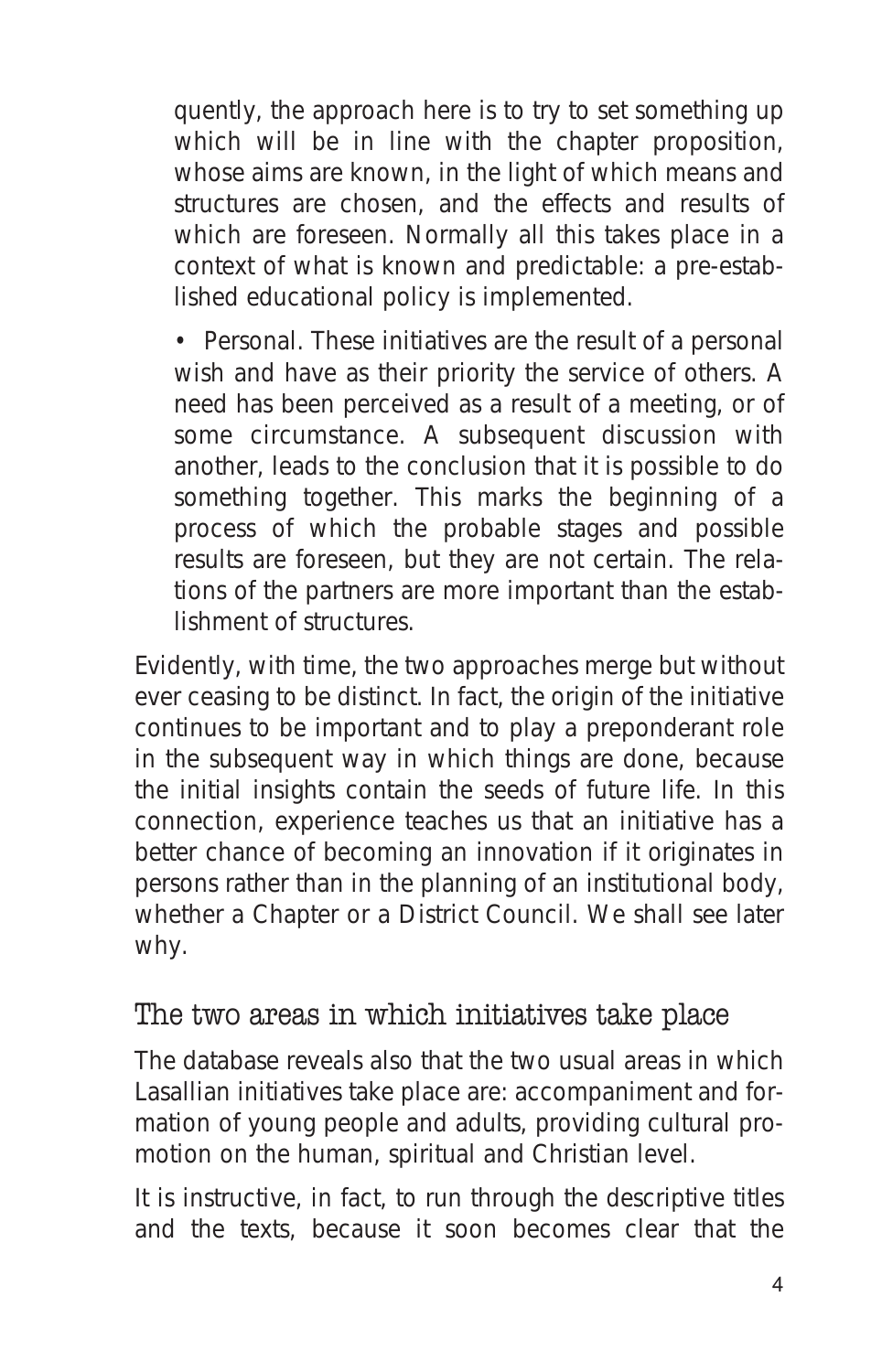Institute is more concerned with people than with structures. It is persons who are targeted in their concrete cultural situations through structures. They are the inspiration of the initiative which perhaps may become an innovation. This is important. Contrary to the image conveyed by our imagination and that of our close friends (the Brothers, schoolmasters, teachers exemplifying order, discipline, conscientiousness...), it is not above all concern for a priori goals such as knowledge, culture, civic duties, etc., which inspire us, but the precise needs of people we meet and live with. It is persons in need which inspire us to act. An analysis of the database shows that the aims we set ourselves are the following, in order of importance:

- 1. The knowledge of young people/adults, their family cultural and religious background.
- 2. their human, spiritual, Christian promotion.
- 3. then knowledge, concern with teaching approaches and methodology.
- 4. lastly, the establishment of service structures.

#### Concern with structures

Obviously, it's not that simple.

Especially as our Institute has a very marked character trait: concern with structures. There's nothing we can do about it: it's like that. We need to remember that it was born in France in a century marked by analysis, debate, the search for rules. Moreover, our function as teachers –we contributed greatly to giving it status– has given rise in our social group to a certain proclivity to analysis, to the establishment of structures, to rapid and ready-made educational responses because they have been tested, and are trusted and effective.

The database as it stands does not reveal much hesitation in the search and implementation of responses to needs.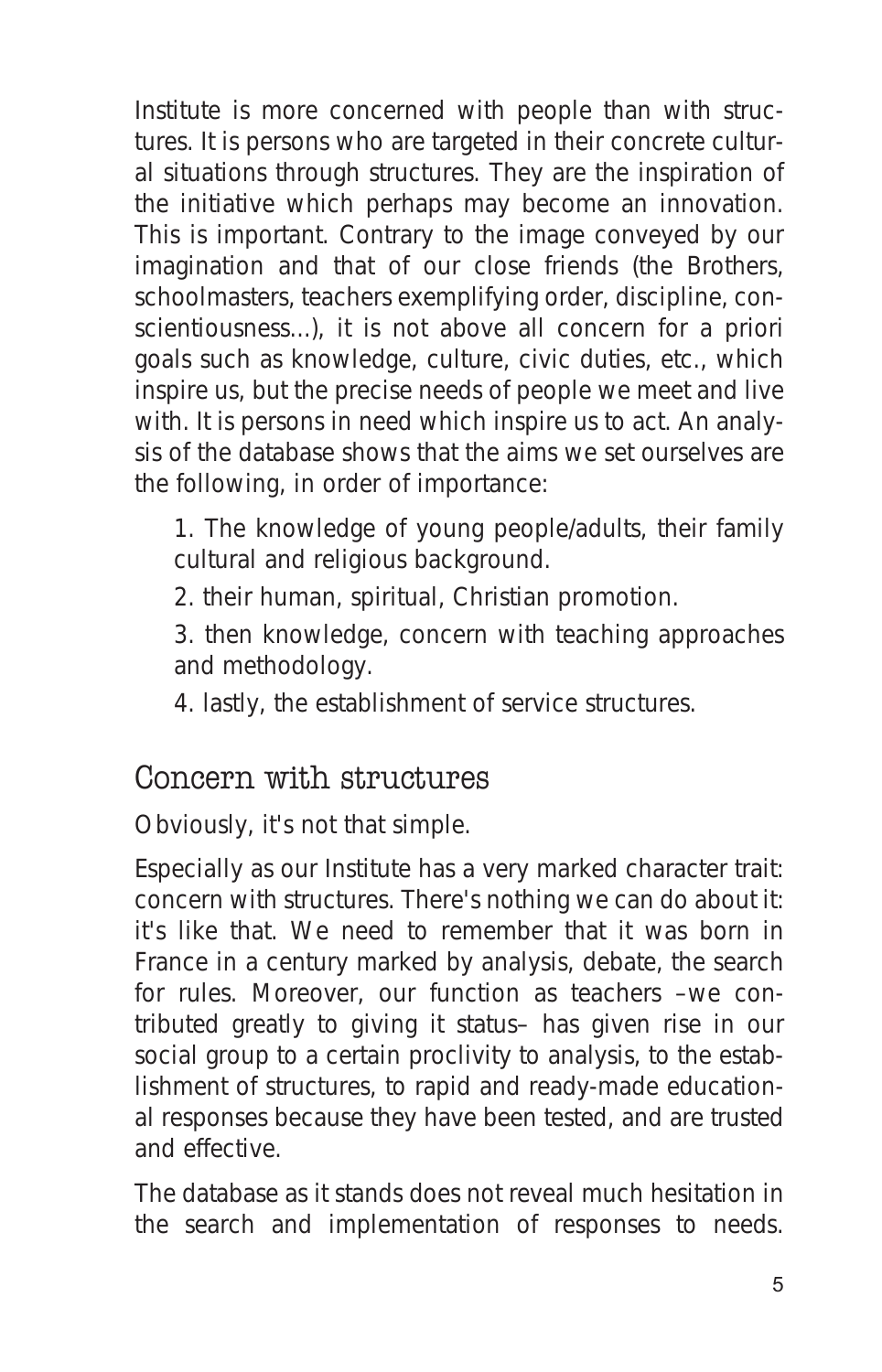Everything works as if our collective experience of 300 years had taught us to respond with already known educational and methodological structures. It is perhaps only the new school networks concerned with education for poorer people and local social centres, that avoid more easily the risk of resorting to what is already known.

#### **Partners**

In addition, we have such a characteristic educational approach that it is sometimes difficult for us to adjust to structures we did not organise ourselves. We can, of course, but it calls for a special effort. In fact we have a need to organise relations, space, time, programmes, processes in terms of our educational vision - a vision characterised by a permanent desire to respond to two needs:

- those of the young person/adult in the here and now, as he is, with his culture, his environment, his values, his desire to live his life now...
- and those of the young person/adult as he will be in 5 or 10 years' time, active in society by his relational, professional and religious involvement.

Our desire to respond is always directed to these two moments: today and tomorrow, and our structures also try to respond to their needs. In the case of conflicting interests, we always opt for tomorrow. Our educational vision is projective: it helps young people/adults imagine a future and to set in motion a process to attain it.

That is perhaps why it is sometimes difficult for us to work in local or social centres which quite legitimately adopt different educational approaches. But when we agree to do so, we come into contact with a different set of needs, different ways of establishing contact, different ways of understanding expectations. We find ourselves back in school, but we are no longer teaching. At this point, we become true part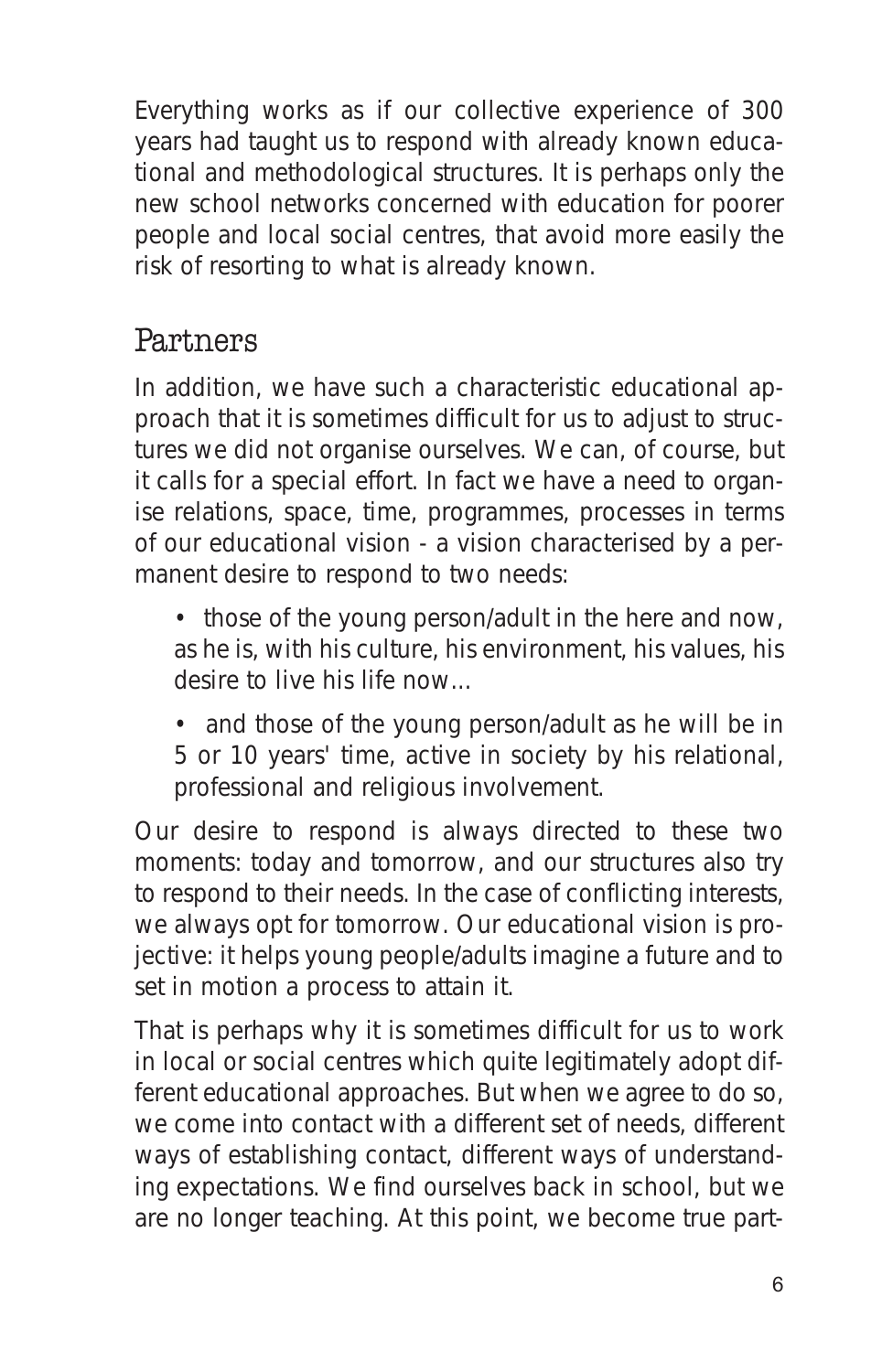ners in a reciprocity of approaches and means.

The database teaches us also that when the promoters of the initiative decide to take as their starting point unusual educational presuppositions (for example: service for State school teachers, the principles of popular education, the promotion of local culture, bilingualism, inter-religious dialogue, children rejected by the educational system, awareness of the ethnic mixture of a population...) we are capable of regenerating ourselves. Through dialogue with new partners who throw us off balance, and with their help, we can think of different educational approaches which will also renew us.

## Mobility

When we are faced with an educational need, and we see a possibility of human, cultural, Christian promotion, our first reaction is to imagine a remedy, a structure. It's the way we think. It has its value, of course, but it sometimes cuts down dialogue, deep understanding, shared research, a negotiated choice of methods and means.

This can be seen in the database: there is little analysis of searching around, few errors or key moments of the initiative; and yet it is the analysis of these things that can reveal the true intentions of the promoters, and confirms the real need, expressed initially in approximate terms.

We are justified in asking ourselves whether, as Brothers and Partners, we study sufficiently the needs of those we meet, whether we understand them essentially. This takes time, patience, and always a certain cultural mobility if we are to put at risk mentally and spiritually something of ourselves.

The most significant innovations all come as a result of mental, and sometimes, physical mobility; from mobility towards a population, a culture, another way of seeing, of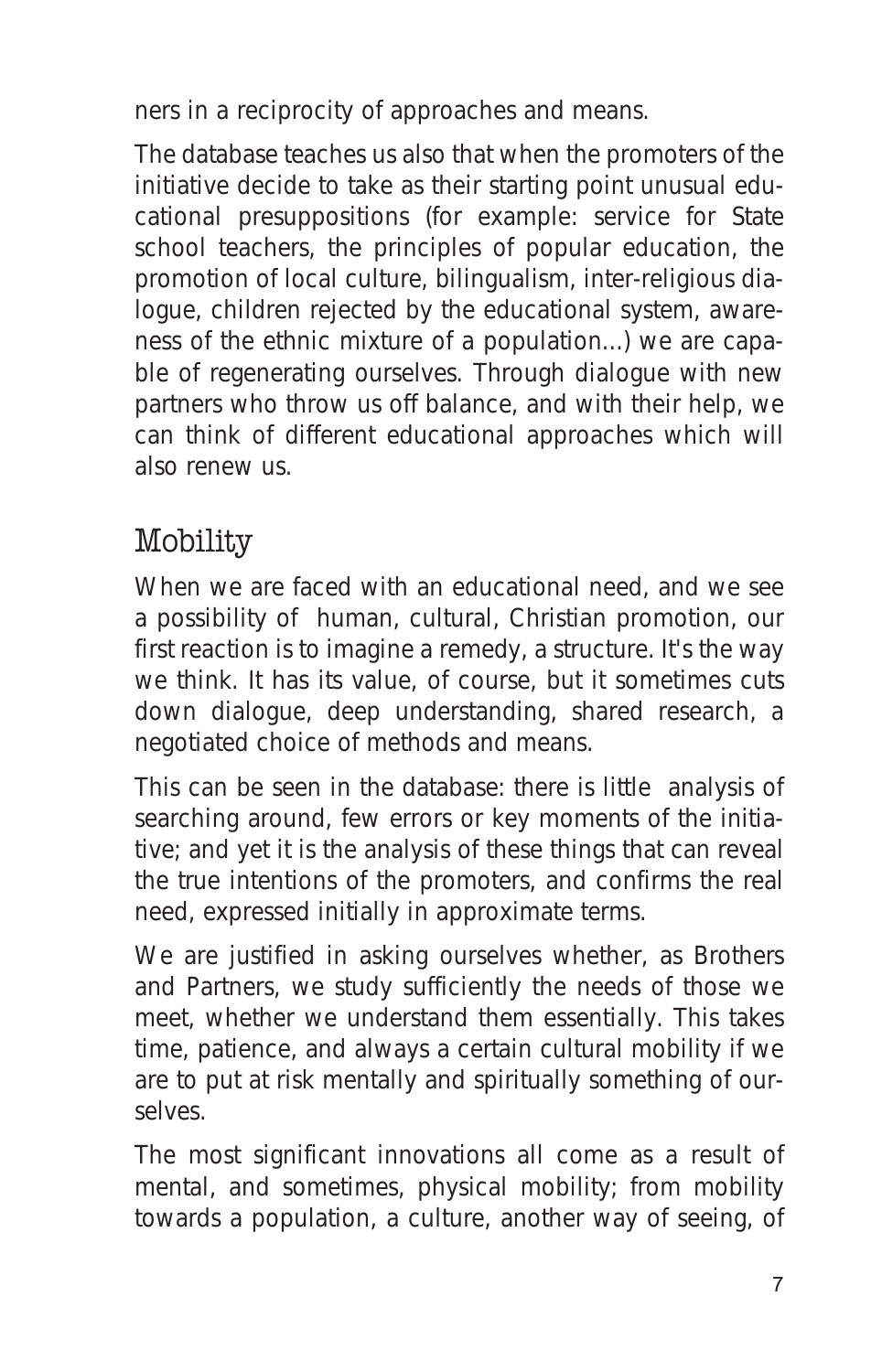reacting, of functioning. Mobility which respects others, their differences; a mobility which disorientates. John Baptist de La Salle understood this; and the Lasallian founding act lies there, first of all and in great part: it is at the origin of all the rest of our sacred history.

A reading of the whole database is very revealing in this respect.

Some database accounts go directly from the analysed need to the setting up of operational structures. Others, on the contrary, give a glimpse of the searching around during the analysis, and of the hesitation in choosing an option to follow: they spend time describing the initial bubbling of the melting-pot of ideas. On the one hand, we see an almost mechanical process, a little cold; on the other, a more personal attitude, a commitment. The difference is radical: it has to do with passion-inspired involvement and risk-taking.

Here, we touch on the profound meaning of Lasallian innovation which has marked our Institute history.

#### Innovating in a Lasallian way

While initiatives seek to respond to problems perceived and analysed as part of a planning process whose results are foreseeable, innovations commit different persons to a process in which they are prepared to put themselves at risk without being able to define all the factors in advance. The keyword is not control. What is involved is setting out with others, confronting other value systems on the way, coming into contact, in ourselves and in others, with what is essential, to the point that we accept to reorder our reasons for living, our attitudes in our contact with others who are different socially, culturally and religiously. Innovation implies a risk of being altered and changed. It calls for openness, time, an atmosphere of mutual trust.

Where innovation comes about in new surroundings, or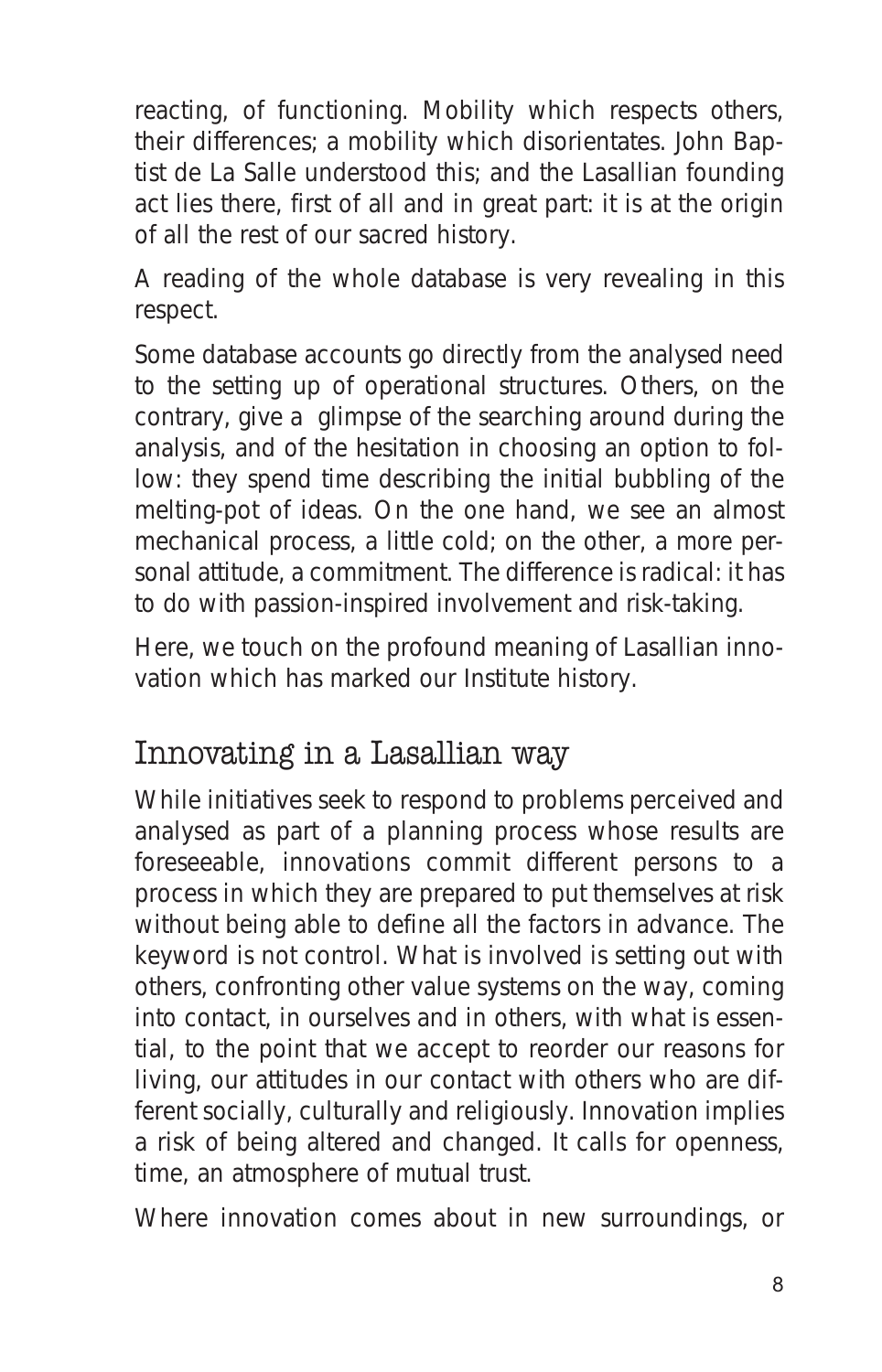finds its way into a traditional educational structure, the results are never the same.

Innovation, therefore, is an initiative which produces something new in terms of relations, procedures, understanding and, in the last resort, of structures. It is not simply an adaptation to a new situation, but a different way of seeing reality, of relating to it, of allowing oneself to be transformed by this new relationship. In a word, innovation alters as much people as their way of creating society.

An examination of the database shows this clearly. This is particularly true of certain accounts which touch on the sensitivity and emotions of the people concerned. And then one can see how much of themselves they have invested in the innovation; that they have put themselves at risk, that they have risked their own credibility; that they have rethought –at no little cost– their commitments as human beings, Christians, religious and as Brothers. For them, the experience was not an experiment, or a way of testing the validity of an educational or pedagogical insight. For them, it meant answering an interior call, a call to a deep personal coherence, requiring them to confront their beliefs, to confront their desire to live, their personal liberty, in the light of their lives and of their model, the Institute.

#### Innovation that breaks down barriers

This is particularly noticeable in innovations resulting from encounters with the poor. In these cases contact occurs at a very intimate level. A great interior awakening takes place, and a new founding impetus is generated. Database accounts express this experience in excited and jubilant language. At that point one understands that the innovators have discovered the original source of the Lasallian charism and that they are drawing on it. And suddenly, everything becomes clear: it's as if the innovators discover they are contemporaries of John Baptist de La Salle; his texts are re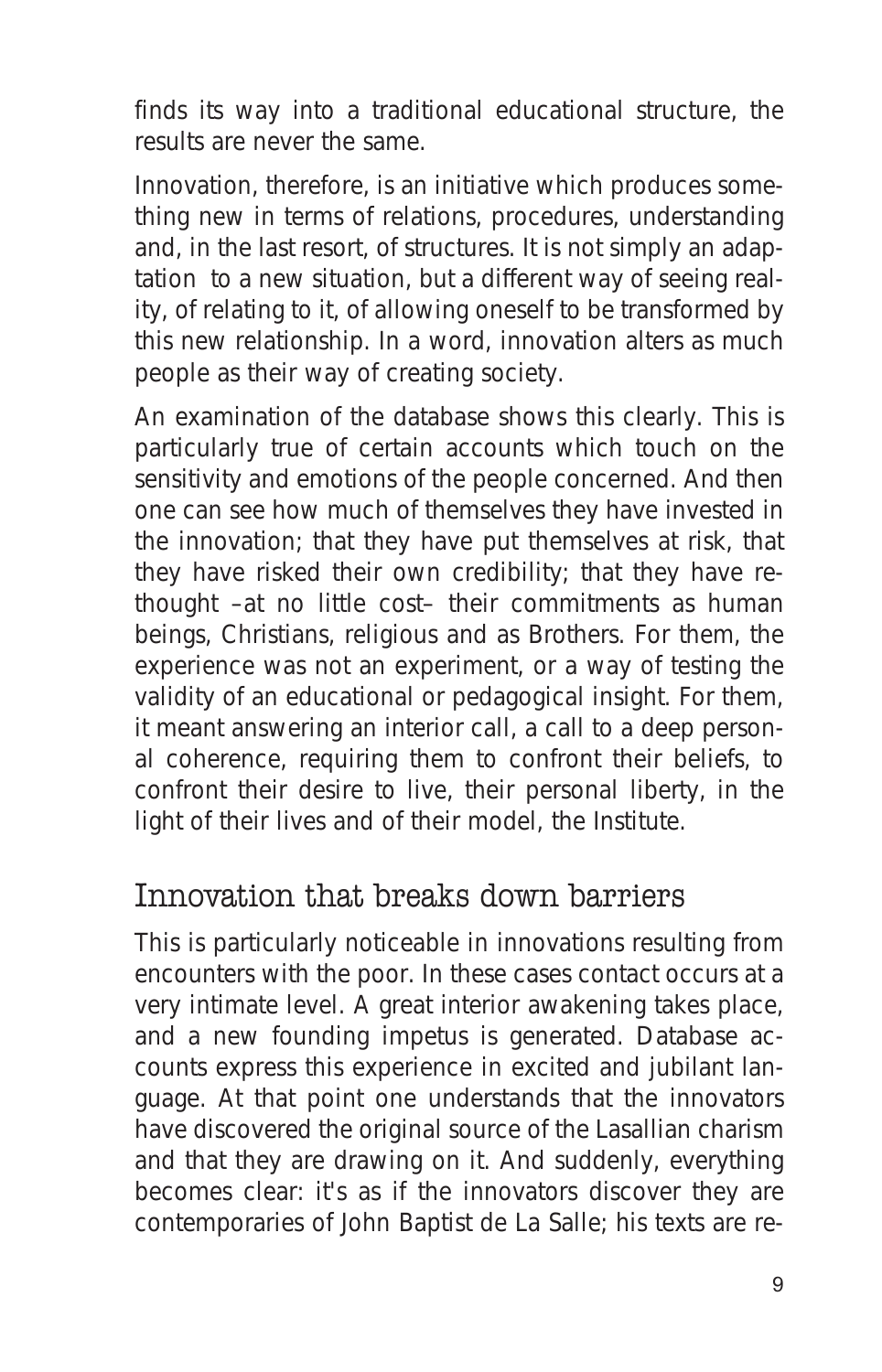vealed in all their brilliance (the Conduct, ministry, spirit of faith, spirit of zeal, association for service); his practices take on meaning (presence of God, being present from morning till night, vigilance); the dual thrust of human and Christian promotion no longer calls for laborious justification; the three elements of the Lasallian vocation (mission, consecration, community) fall into place as a necessary and natural association.

But you need to have felt the full impact of the shock and the hurt caused by the sight of the poor children left to themselves; or of the distress of the parents incapable of exercising their role as educators; or of the discouragement of the teachers trapped in a profession without meaning; or of the cultural poverty of young people or adults who have got off to a false start in life; or of the loss of a reason for living by ethnic or social groups which are slowly dying.

The database shows clearly that it is these 5 types of situations that shake people most, that break down barriers, and capture the attention of Lasallians and stimulate new expressions of the evangelical charism which is our own.

#### The impact of innovation

When an initiative becomes an innovation –something you can never predict– it always challenges without wanting to, the educational and ecclesial scene and positions adopted by the District. It is always accompanied by argument and disturbance, because everyone's personal view of life is once again called into question. And the same old wellknown pairs of words constantly return:

persons/structures; rich/poor; create/administer; creation/ heritage; raised hopes/means to be found; work with our own means/offer our services to other organisations; assume leadership/participate in a general project; have our own houses/work in other people's houses; organise the whole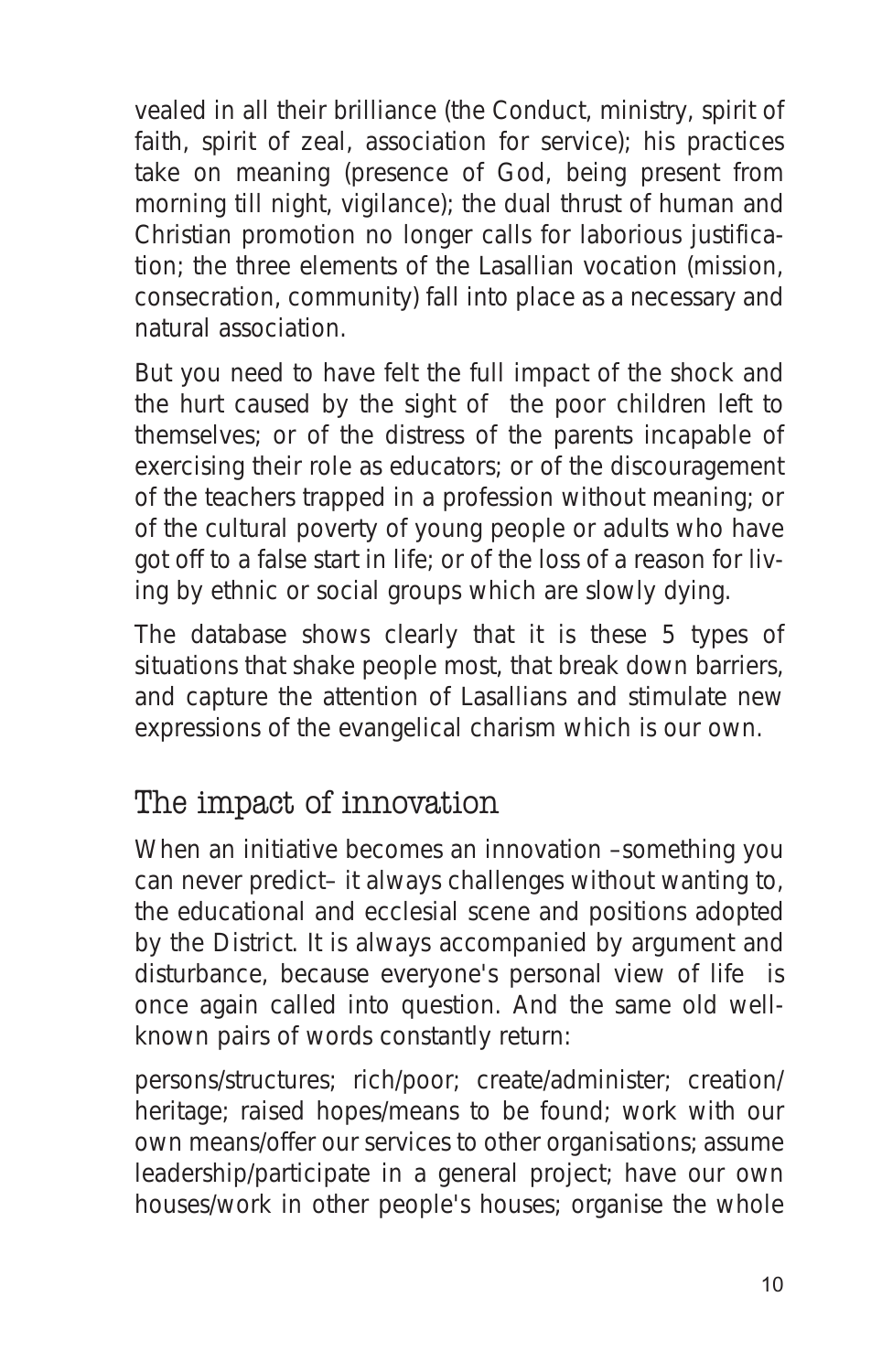of the system/make available one or two of our skills...

Innovation always awakens good arguments but also old fears that have never died out. Once again, people are called upon to assess their own values, to assess their human, Christian and religious lives and try, each one at his own level, to open themselves to something new, to new ways of being faithful.

Everywhere we note that innovation is an opportunity for a District. It gives rise to a salutary kind of questioning, which can be irritating, of course, but which cuts across administrative reasoning, necessary for a social body like our own, and makes room for "providential" novelty. I use the word "providential" advisedly, because promoters of innovation, and very often, in their wake, the District Council, thinking prayerfully about how the innovation began and how it gradually got off the ground, and trying to work out the sequence of events, see in them, prudently, the conduct of God. Time is needed, of course, to see things in this light; but our social body is always careful to see things in the light of faith. This is a practice which is in no way fundamentalist: our safeguard has always been community discussion.

Given all this, after a number of years, innovations reveal a typology which is difficult to predict a priori: are they a founding myth or a system that duplicates itself.

• founding myth

In this case, the innovation is seen as a source of inspiration. Brothers, educators come to visit it, ask questions, try to understand. Each one comes and compares his own life and work with the innovation, and looks for new reasons and ways of thinking and acting. It is in this sense that innovation works like a founding myth, enabling people to rediscover their deep motivations and recreate the meaning of their commitment. Those who come into contact with the innovation are inspired by it and go away with new images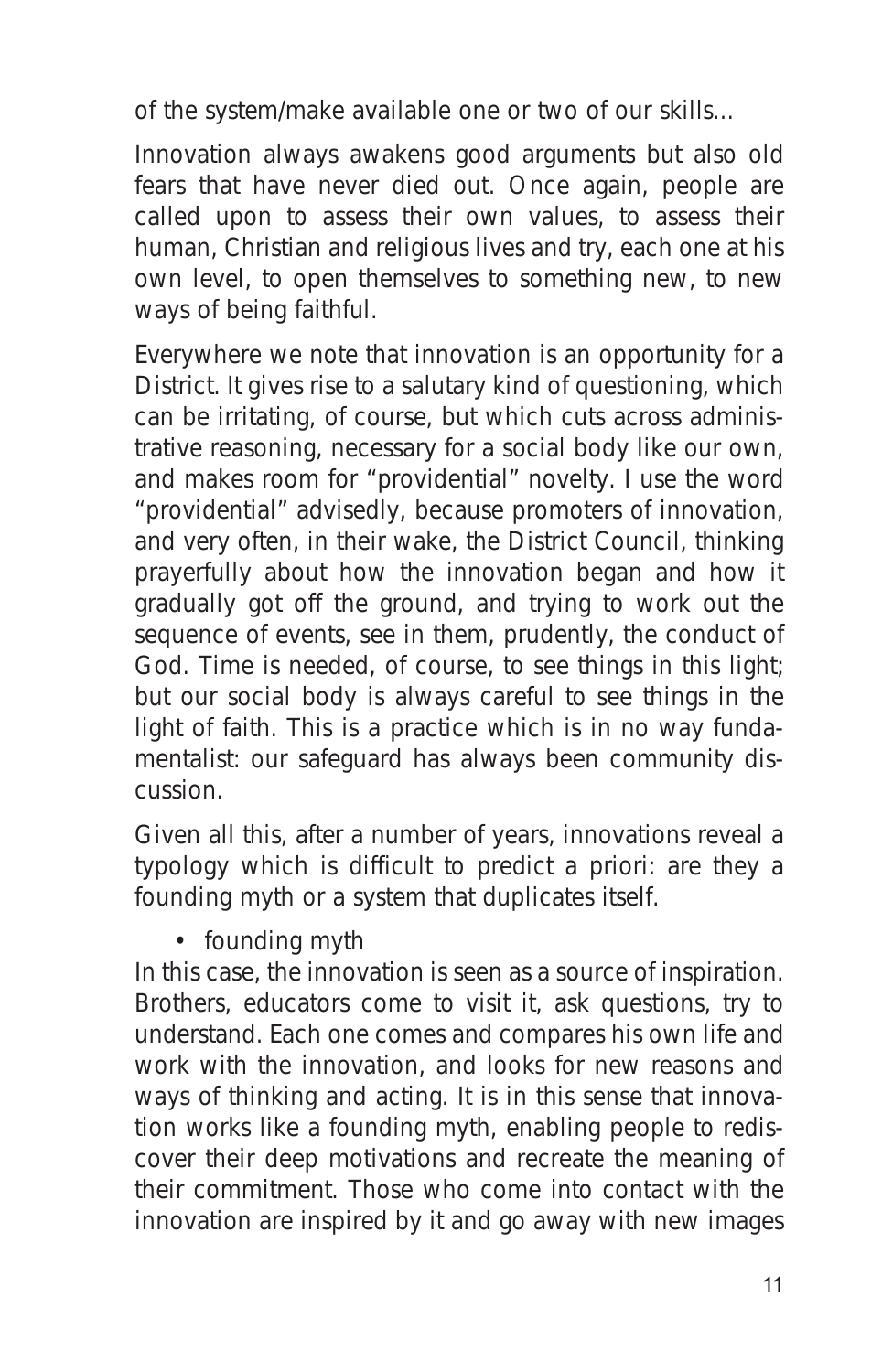in their minds, which will inspire them to try new things in their own schools.

• system

Here, what is striking after a few years is the power of innovation which has become duplicated and turned into a system which has its characteristics and which seems to respond, in different places, to the same problems and concerns.

Sometimes, the system is clearly visible (in the San Miguel Schools in the USA, in the mobile classrooms for gypsies in France, in the teacher-training networks in Togo, Nicaragua, Panama...)

At other times, it is not identifiable (in local school help centres for migrants, in centres for street children...); but observation of the clientele, working hours, organisation, pedagogical practices, style of relations, ways of working with local partners, all this is so similar that one feels that, in fact, these centres follow a system.

There's nothing strange about that.

In fact, educational innovation is inspired in our congregation –as in most educational congregations– on some common presuppositions:

Present day educational researchers say normally that educational innovation depends in 80% of cases on the needs of a place and of the social environment. So much so that they go so far as to think that innovation cannot be duplicated. You can be inspired by it, but it's increasingly difficult to organise it into a system. This is probably true when you see the complexities of situations and of cultural differences.

And yet in the social bodies that educational congregations are, it seems that things do not actually work like that, despite the variety of situations that we encounter. Why is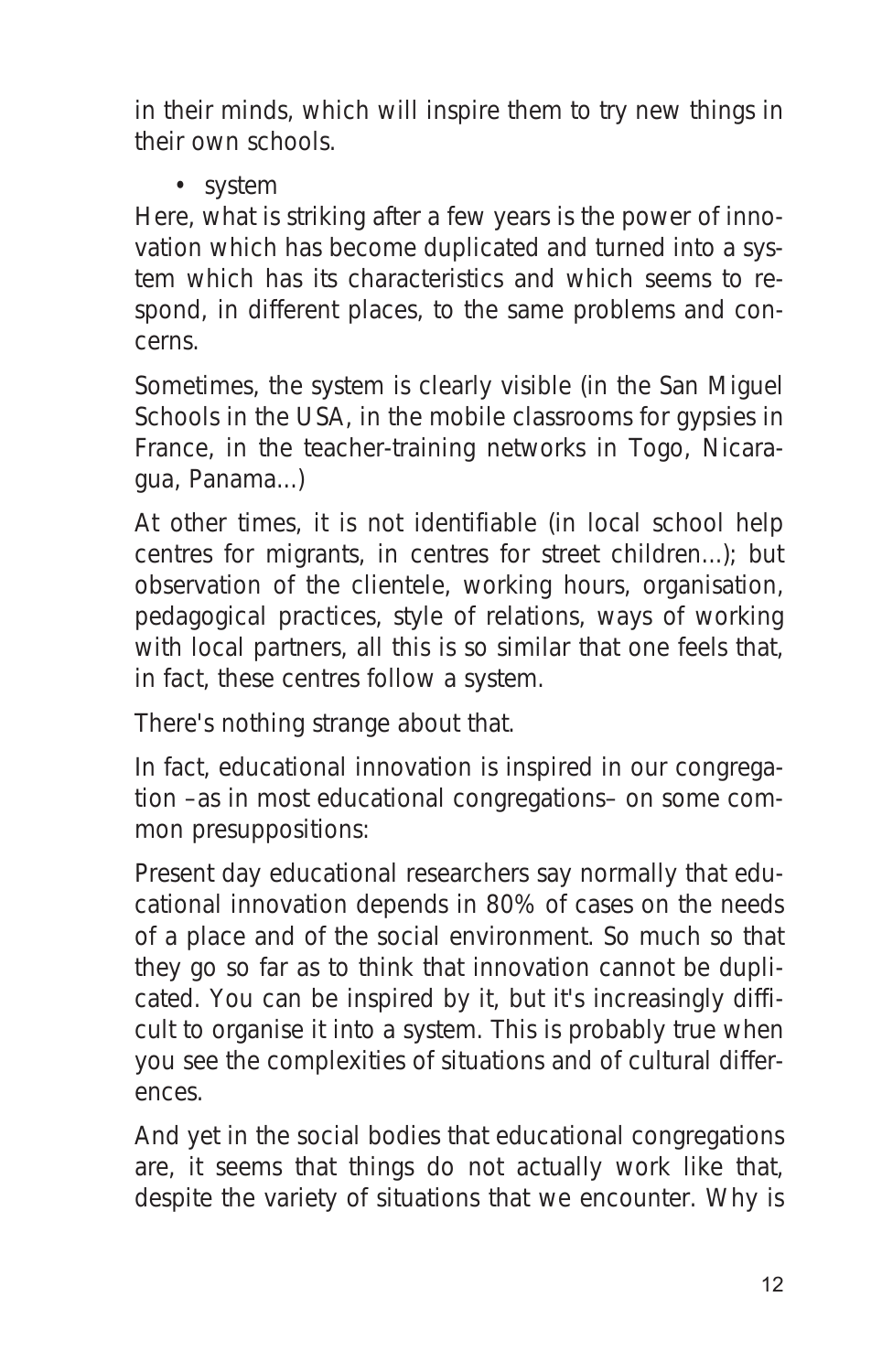this so? Because the first reality which concerns us is not where we are, the precise place, the kind of place. The first reality is in ourselves: it lives in us, it moulds us; it is that of a founder, of a sacred history, founding texts, common mythology which influence the way we look, listen, relate to others. And this mythology is a Christian anthropology which gives meaning to the human and cosmic reality which surrounds us.

This is probably the most important patrimony of educational congregations. It enables them to go to the heart of the great educational questions, as long as these congregations remain close to their source. And that is what they have to transmit as a priority to the lay people that join them.

And in this connection, observation of what goes on in several areas of the Institute makes me affirm the following: if we want the Lasallian charism to be understood better and be diffused today, it seems that we have to associate and set in motion several complementary approaches:

- offering biblical studies to nourish a Christian anthropology
- offering a Lasallian formation which establishes direct contact with John Baptist de La Salle
- suggesting a change of mentality to undertake direct educational service of the poor
- encouraging Brothers and/or partners to undertake significant and flexible innovations
- encouraging a fraternal life among the Brothers and/or partners in a variety of new ways.

One could affirm that the renewal and the use of persons and the established presence of the Lasallian movement will take place on the basis more or less of these 5 criteria.

#### Innovation and Institute

By its history, its tradition and its achievements, the Institute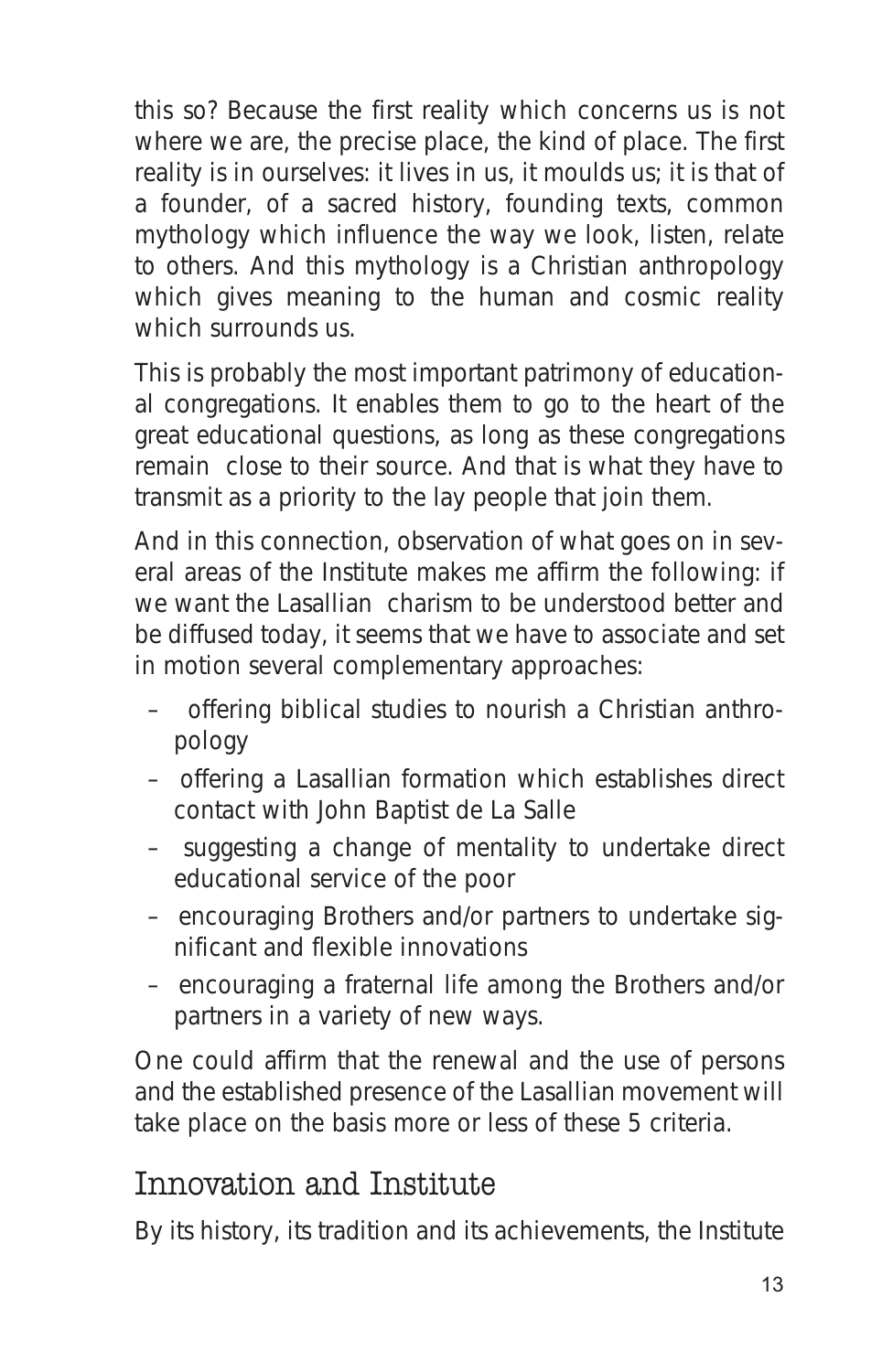is a "sociological object" of considerable weight. It is a machine driven by strong convictions with a set of gears which enable the work of the individual to be integrated in the general movement and serve one aim: human, religious and Christian promotion through knowledge and thanks to the preferred means of the school, in whatever form, however.

An outside observer, for example, who reads in succession the texts of our various General and District Chapters could quite safely propose the thesis that the Institute was a "sociological object", heavy, all-inclusive, prudent in the face of change, slow to transform, encumbered by an impressive series of councils which function as so many filters for analysis and decision-making... In fact, this description would not be completely incorrect.

A more refined study made from inside the Institute would reveal another sort of reality more in line with the particular nature of this "sociological object." And this reality is revealed by the process of innovation.

The Institute offers to those who work in it an overall framework which defines the main characteristics of its educational work and its particular thrust. By its permanence in time and its recognised efficacy, this framework functions as a model which provides assurance and makes innovation possible. In fact, for innovation to happen, to dare to happen, it needs to be backed by a context that is sufficiently trustworthy and solid for contradictory debate to take place, and for new initiatives to be compared with others which have been tested. In other words, the "sociological object" must allow as part of the way it functions a certain amount of "leeway" so that new attitudes and behaviour can find their place and modify the system a little. The Institute has this possibility of giving "leeway."

We are, of course, very much aware that, by its nature, the "sociological object" tends to seek permanence and repetition; its nature is to nourish itself on what is known and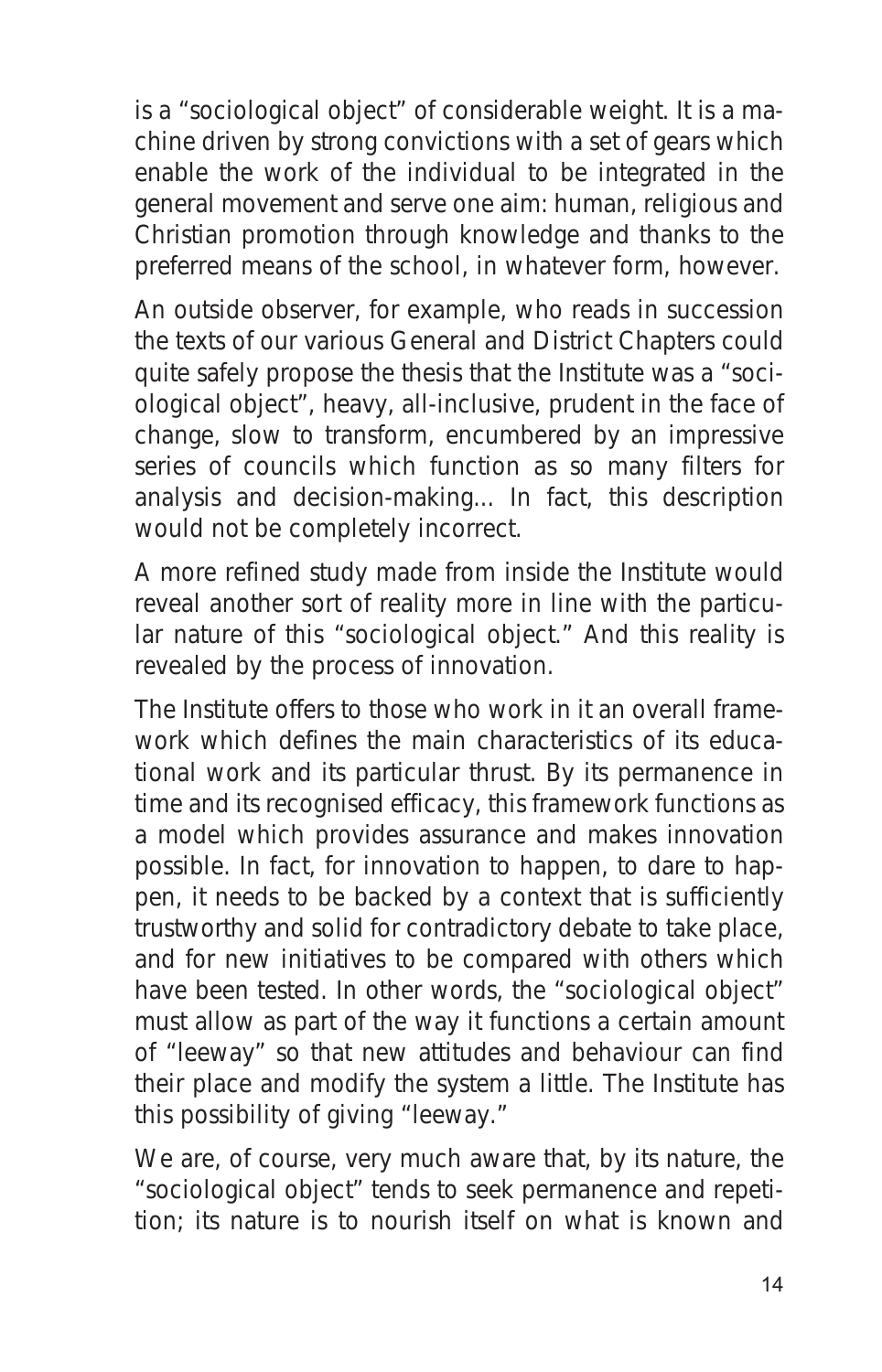foreseeable; this is the law it follows. The Institute, however, is not to be confused with this "sociological object": it is made up of persons personally inspired by their professional and spiritual commitment: they move, evolve, change. And we are made conscious of this in particular by the numerous initiatives taken by Districts, the meetings of the various councils which more or less everywhere examine in detail projects and budgets. Reports on these council meetings are most instructive regarding the capacity of a District to be open to innovation, regarding its spiritual sensitivity in interpreting the signs of the times, and to the renewal of its fidelity. The concern for all this is clearly present in the Institute.

And so Districts, while maintaining an overall, clear and reassuring framework, have to find the right balance which encourages innovation and stimulates a founding spirit: a founding spirit which is essential for the life of the Institute and its mission in the Church.

Why essential?

Because the life of the Brother or of the lay associate is not that of an administrator of education, or of a social worker who quite rightfully earns his living. It is instead the response to a personal call made to a specific person who, within an institutionalised structure has to find his own vocation within the general vocation of the Institute. This point is very important, because it has to do with identity and the building up of a person. We have to become a Brother in our own, particular and unique way. The Institute is a place which can authorise the personal behaviour of an individual who discovers in it a cause which captivates him totally and truly "founds" him. That is why the Institute, like the Church, is not only a "sociological object," but, more profoundly, is a place where identity "which is the source of everything for us" is discovered. It is usually the act of innovation which permits this identification.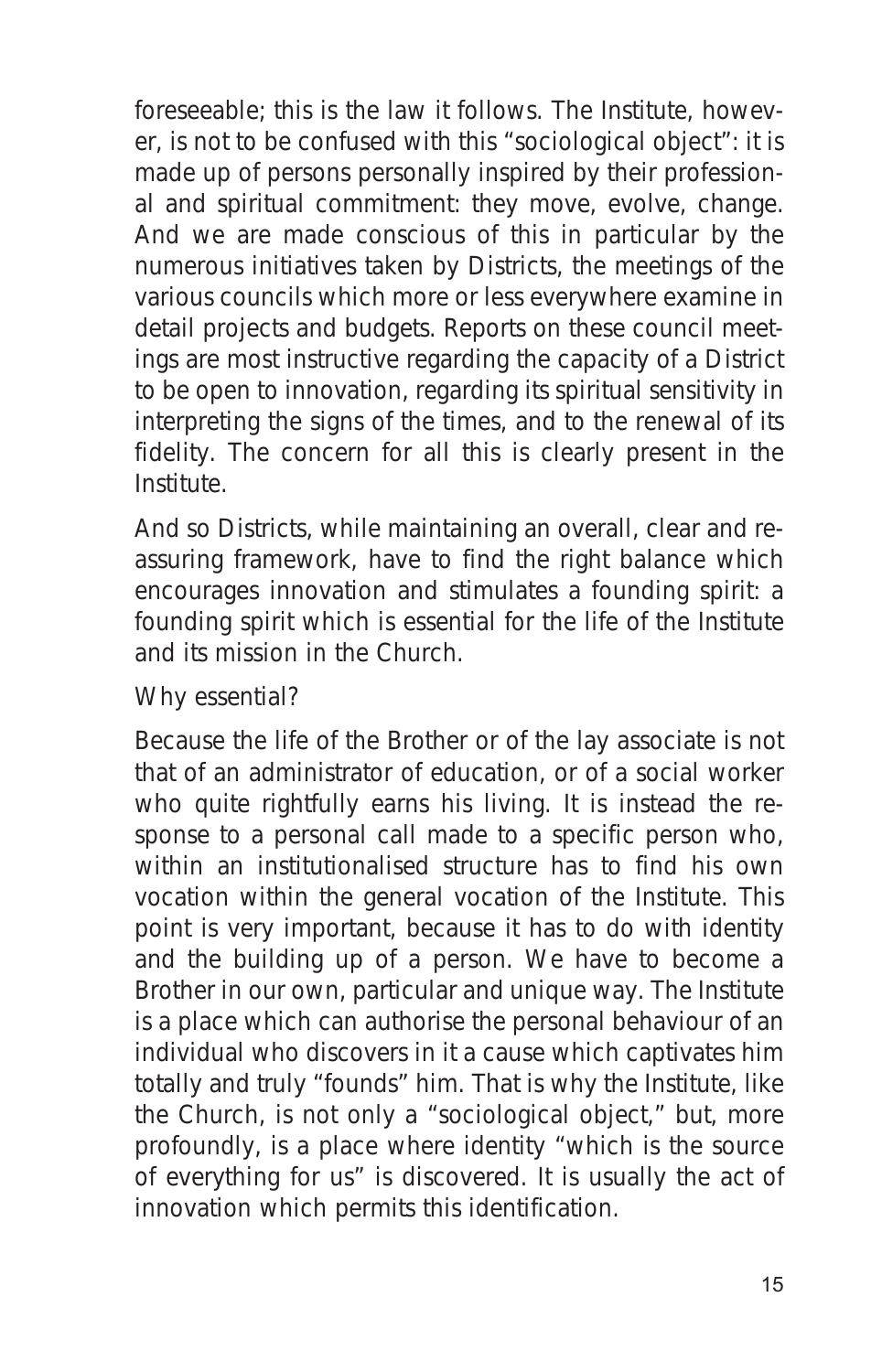## Innovation is founding

Innovation stimulates movement and dialogue: it brings out into the open interests, desires, urgent needs, impatience; it brings to the surface the multiple facets of people's personality, their beliefs, their freedom, their life force, their capacity to risk their lives and to turn their choices into concrete acts. It is a good time for working at a very intimate level –through debate, contradictions, progressive choices– a process which reveals the particular nature of the Brother.

It is a time in which relations, influences, origins, family traditions, formation, professional commitments, spiritual journeys are all thrown into a psycho-spiritual melting-pot out of which will emerge a new synthesis, a clearer commitment, a more solid belonging, fidelity that is at the same time constructed and received.

This founding act creating the person is as essential for the Brother as it is for the body of the Institute. It is the vitality of its members which constitutes the vitality of the Institute. And the Brother who is "founded" refounds in his own way the Institute. It is always very instructive to listen to Brothers (and nowadays, to Lasallian partners) who have "put their life on the line" as well as their identity in a founding innovation. They express always clearly and humbly, and as something evident, their profound conviction that they are reliving the foundation of the Institute today.

All this must induce us to question what our Districts do regarding the formation of both young Brothers and lay persons: how do we cope with their innovations? Between the ages of 28 and 35, have the Brothers been able to develop a personal project which has given consistence and body to their image as a Brother? At least in part, the future of the Institute is at stake here. It is refounded identities which constitute the strength of the Institute: more than organisations and structures, they are today the true image of our presence in the world.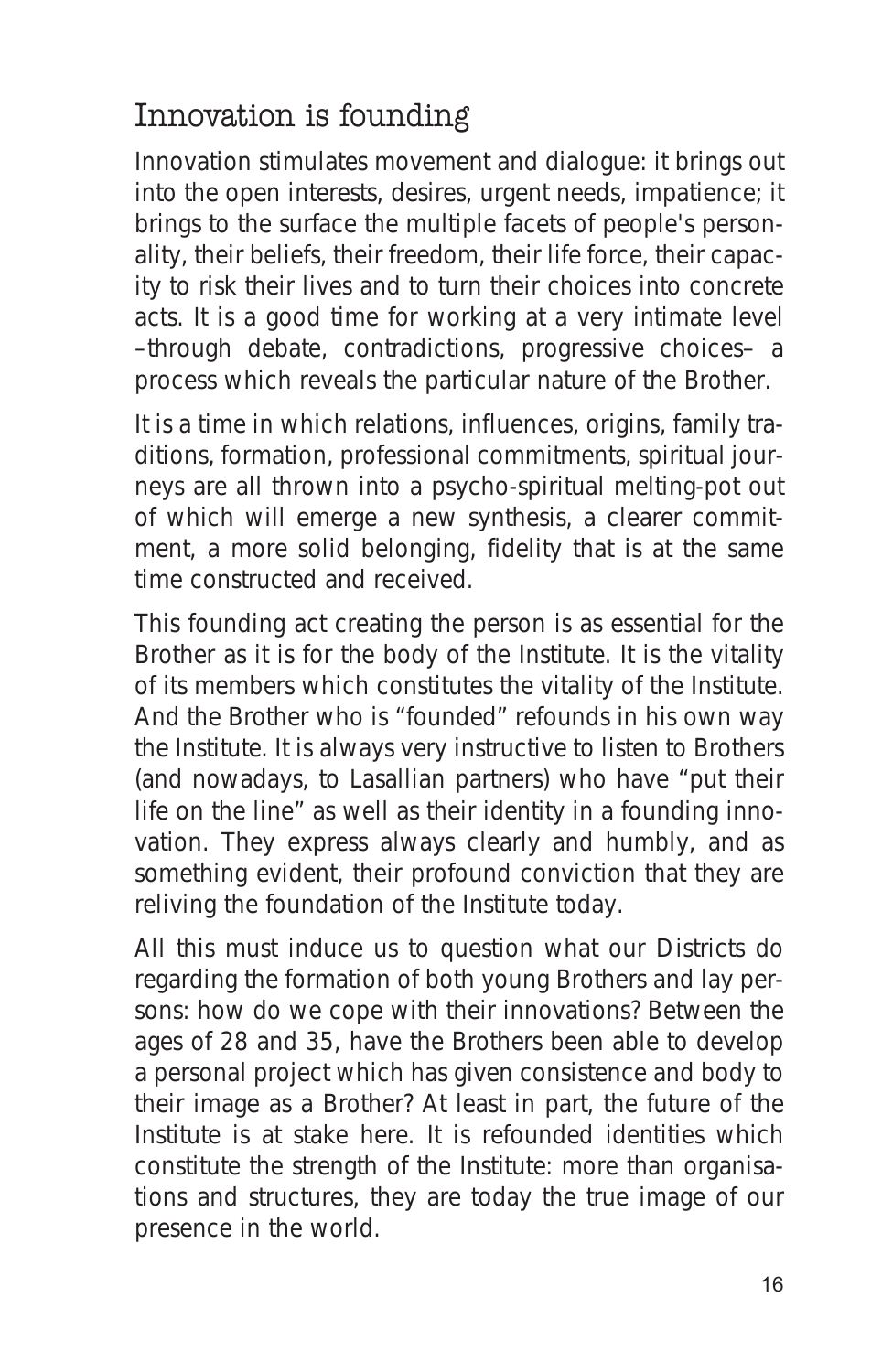#### In conclusion

And so, the database of 80 educational initiatives teaches us:

– The Institute is a place where numerous initiatives take place both within and outside the traditional educational framework

– Its inventiveness is, as a priority, in the service of the cultural and human promotion of persons, with increasing insistence on social transformation.

– The initiative normally develops along one of two lines:

• it develops from a Chapter or District Council decision. The danger here is to work towards a known goal, on the basis of known procedures (aims, actions, means, partners).

• it comes as an inspiration from the meeting of persons who allow themselves to be moved, let their hearts be touched; a process of maturation ensues whose results cannot be predicted.

– In the latter case, there can be the seed of innovation. This will be so if it is genuinely concerned with ways of thinking and the promotion of persons; with the evolution of micro-societies, with their construction of values and their choice of means for collective promotion.

In this case the risk to cope with is greater, because nothing is sure, and goodwill is not enough: the results of what is done will be seen along the way. Moreover, very often the value of an innovation is not realised: it's not realised as being an innovation.

– This risk lies only at the level of the renewal of persons and the appearance of an emerging new identity.

– Time is essential for the development of a person but also for the integration of the necessary institutional dimension.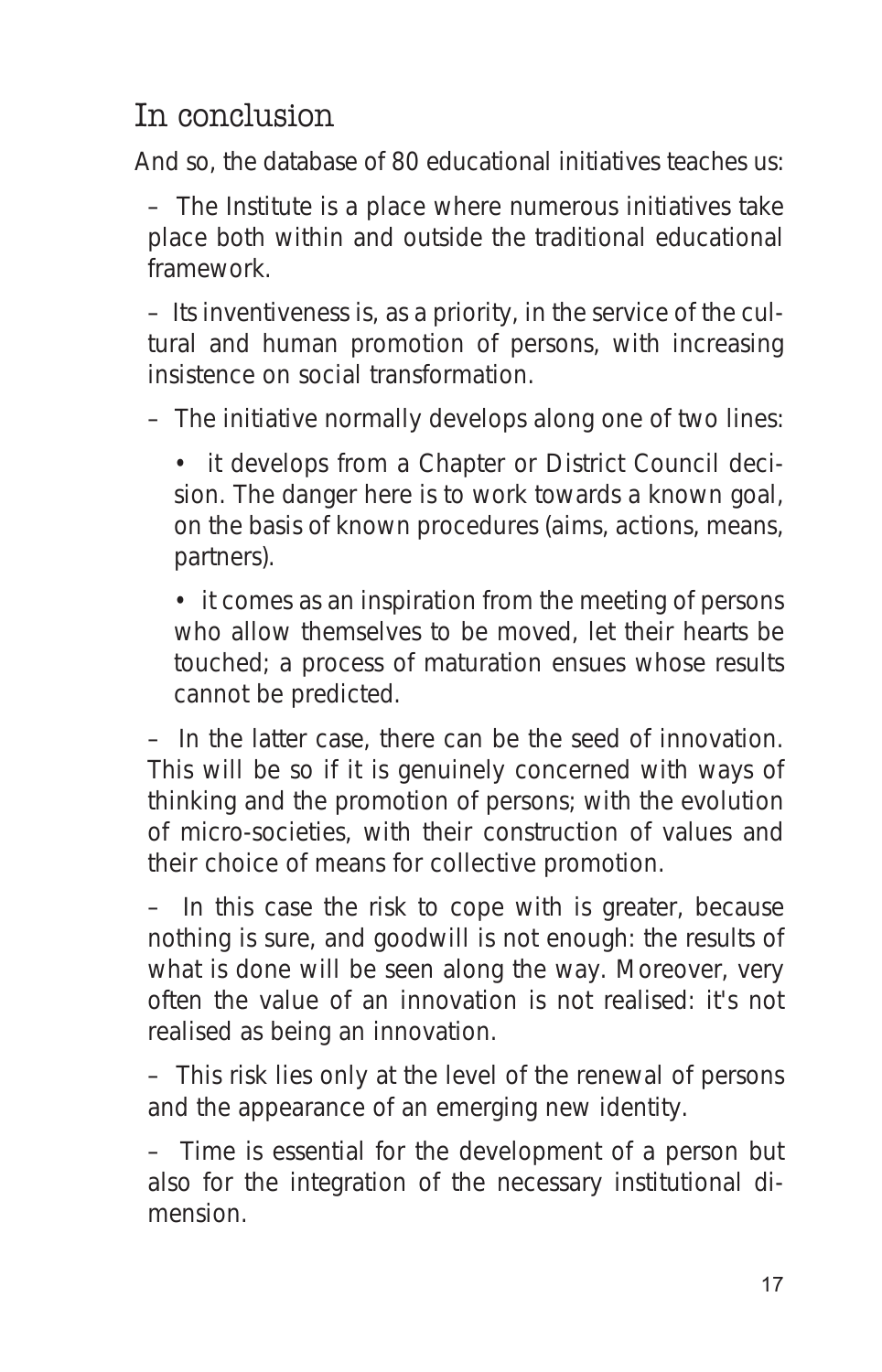– Innovation involves a constant admixture of the vital commitment of persons and the setting up of appropriate structures. The quality of this admixture allows innovation to bear fruit. When the balance is upset, innovation loses its vitality, dies, leaving in its place an outmoded and cumbersome structure, or a new dogmatism.

– The results of innovation must always be re-assessed in the light of the tension between its founding dynamism and newly encountered reality.

– Innovation is necessary for our Institute and for the lay people associated with it. It is at the same time the source of the "foundation" of persons, and of the refoundation of the social body we form. It is innovation which nourishes and diversifies our fidelity.

– The role of those in charge and of structures is to encourage, support, discern. It is also to build up trust.

– The initiators of innovation are always in the field, in contact with reality, at grips with specific people... because one calls to life and "invents through relationship."